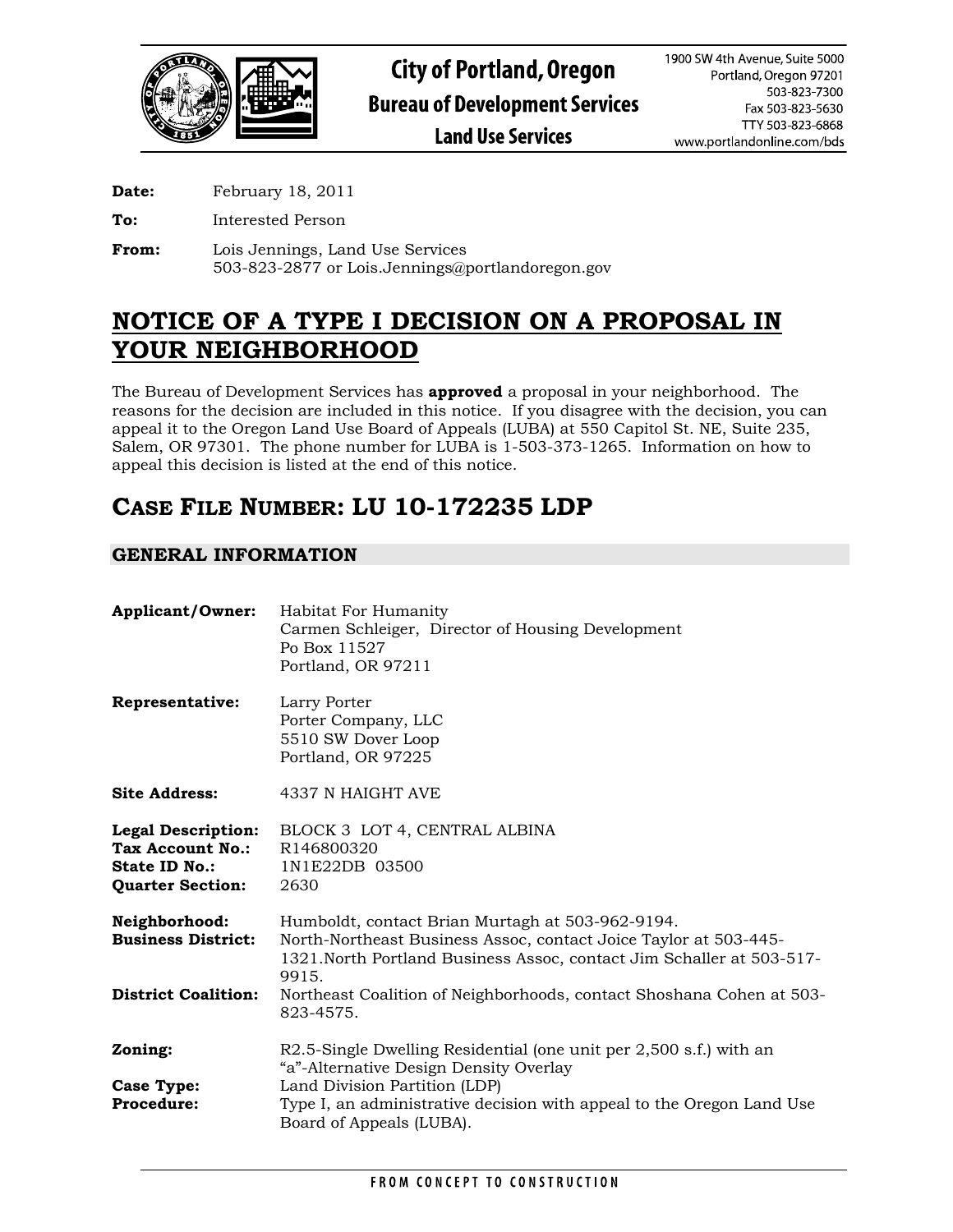**Proposal:** The applicant proposes to divide a 5,000 square foot vacant lot into two "units of land" or "parcels" for single dwelling development, specifically attached housing. One parcel will be 2,499 square feet in area and the other parcel will be 2,498 square feet in area. The lot is currently vacant and does not contain any trees subject to the preservation standards. Utility services are proposed to be provided via sanitary sewer and water facilities in N. Haight Avenue; and stormwater management is proposed via drywells on each proposed parcel. Vehicle access for each parcel is from the existing alley.

For purposes of State Law, this land division is considered a partition. To partition land is to divide an area or tract of land into two or three parcels within a calendar year (See ORS 92.010).

This partition is reviewed through a Type I land use review because: (1) the site is in a residential zone; (2) fewer than four lots are proposed; (3) none of the lots, utilities, or services are proposed within a Potential Landslide Hazard or Flood Hazard Area, and; (4) no other concurrent land use reviews (such as an Adjustment, Design Review, or Environmental Review) are requested or required (see 33.660.110).

**Relevant Approval Criteria:** In order to be approved, this proposal must comply with the approval criteria of *Title 33*.The relevant criteria are found in **Section 33.660.120, Approval Criteria for Land Divisions in Open Space and Residential Zones.**

## **FACTS**

**Site and Vicinity:** The vacant site is a relatively flat rectangular lot on west side of N. Haight Avenue. An existing driveway/curb-cut approach along N. Haight Avenue remains from when the site was developed with a single family residence. Properties surrounding the site are developed with single family residences and duplexes.

## **Infrastructure:**

**Streets** –The site has approximately 50 feet of frontage on N. Haight Avenue. There is an existing driveway approach entering the site that previously served a house at this site, which was demolished. At this location, N. Haight Avenue is classified as a local service street for all modes in the TSP. Tri-Met provides transit service approximately 534 feet from the site at N. Vancouver Avenue via Bus 44. Parking is currently allowed on both sides of N. Haight Avenue.

North Haight Avenue has a 41-foot curb to curb paved surface within a 65-foot right-ofway with parking on both sides. Along the 50-foot wide site frontage the pedestrian corridor includes a 4-foot wide planter area, curb, 6-foot sidewalk and a 2-foot wide buffer at the back of the sidewalk (4-6-2 configuration).

- **Water Service –** There is an existing 5/8-inch metered service which provides water to this location from an existing 6-inch CI water main in N. Haight Avenue.
- **Sanitary Service** There is an existing 12-inch VSP public combination sewer line in N. Haight Avenue.

**Zoning:** The site is located in a **Single-Dwelling Residential 2,500 (R2.5)** zone, which is one of the City's single-dwelling zones that is intended to preserve land for housing and to promote housing opportunities for individual households. The zone allows a mix of housing types with a single dwelling character while allowing attached houses and somewhat higher densities.

The site also has an **Alternative Design Density (a)** overlay designation. The purpose of the a-overlay is to focus development on vacant sites, preserve existing housing and encourage new development that is compatible with and supportive of the positive qualities of residential neighborhoods. The applicant has not proposed to use any of the a-overlay provisions.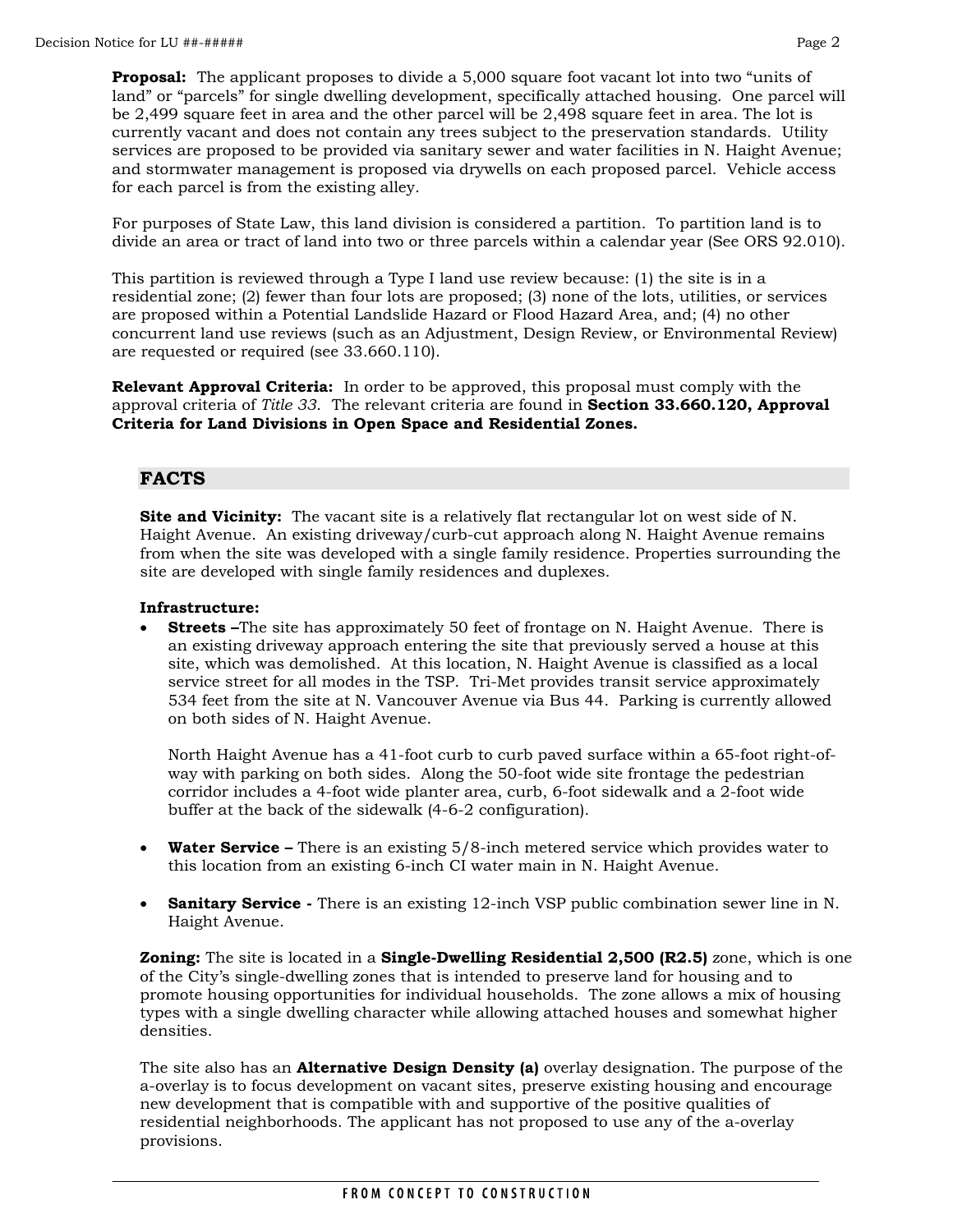**Land Use History:** City records indicate there are no prior land use reviews for this site.

**Agency Review:** Several Bureaus have responded to this proposal and relevant comments are addressed under the applicable approval criteria. Please see Exhibits "E" for details.

**Neighborhood Review:** A Notice of Proposal in Your Neighborhood was mailed on January 13, 2011. No written responses have been received from the Neighborhood Association or notified property owners in response to the proposal.

## **ZONING CODE APPROVAL CRITERIA**

#### *APPROVAL CRITERIA FOR LAND DIVISIONS IN OPEN SPACE AND RESIDENTIAL ZONES*

#### *33.660.120 The Preliminary Plan for a land division will be approved if the review body finds that the applicant has shown that all of the following approval criteria have been met.*

Due to the specific location of this site, and the nature of the proposal, some of the criteria are not applicable. The following table summarizes the criteria that are not applicable. Applicable criteria are addressed below the table.

*APPROVAL CRITERIA FOR LAND DIVISIONS IN OPEN SPACE AND RESIDENTIAL ZONES* 

#### *33.660.120 The Preliminary Plan for a land division will be approved if the review body finds that the applicant has shown that all of the following approval criteria have been met.*

Due to the specific location of this site, and the nature of the proposal, some of the criteria are not applicable. The following table summarizes the criteria that are not applicable. **Applicable criteria are addressed below the table.** 

| Criterion    | <b>Code Chapter/Section</b> | Findings: Not applicable because:                     |
|--------------|-----------------------------|-------------------------------------------------------|
|              | and Topic                   |                                                       |
| $\mathbf{B}$ | 33.630 - Tree Preservation  | No significant trees or trees in excess of 6 inches   |
|              |                             | in diameter are located fully on the site or outside  |
|              |                             | of the environmental zone on the site.                |
| $\mathbf C$  | 33.631 - Flood Hazard Area  | The site is not within the flood hazard area.         |
| D            | 33.632 - Potential          | The site is not within the potential landslide        |
|              | Landslide Hazard Area       | hazard area.                                          |
| E            | 33.633 - Phased Land        | A phased land division or staged final plat has not   |
|              | Division or Staged Final    | been proposed.                                        |
|              | Plat                        |                                                       |
| $_{\rm F}$   | 33.634 - Recreation Area    | The proposed density is less than 40 units.           |
| H            | 33.636 - Tracts and         | No tracts or easements have been proposed or will     |
|              | Easements                   | be required.                                          |
| $\mathbf I$  | 33.639 - Solar Access       | All of the proposed parcels are interior lots (not on |
|              |                             | a corner). In this context, solar access standards    |
|              |                             | express no lot configuration preference.              |
| $\mathbf{J}$ | 33.640 - Streams, Springs,  | No streams, springs, or seeps are evident on the      |
|              | and Seeps                   | site outside of environmental zones.                  |
| $\mathbf{L}$ | 33.654.110.B.2 - Dead end   | No dead end streets are proposed.                     |
|              | streets                     |                                                       |
|              | 33.654.110.B.3 -            | The site is not located within an I zone.             |
|              | Pedestrian connections in   |                                                       |
|              | the I zones                 |                                                       |
|              | 33.654.110.B.4 - Alleys in  | No alleys are proposed or required                    |
|              | all zones                   |                                                       |
|              | 33.654.120.C.3.c -          | No turnarounds are proposed or required               |
|              | Turnarounds                 |                                                       |
|              | 33.654.120.D - Common       | No common greens are proposed or required             |
|              | Greens                      |                                                       |
|              | 33.654.120.E - Pedestrian   | There are no pedestrian connections proposed or       |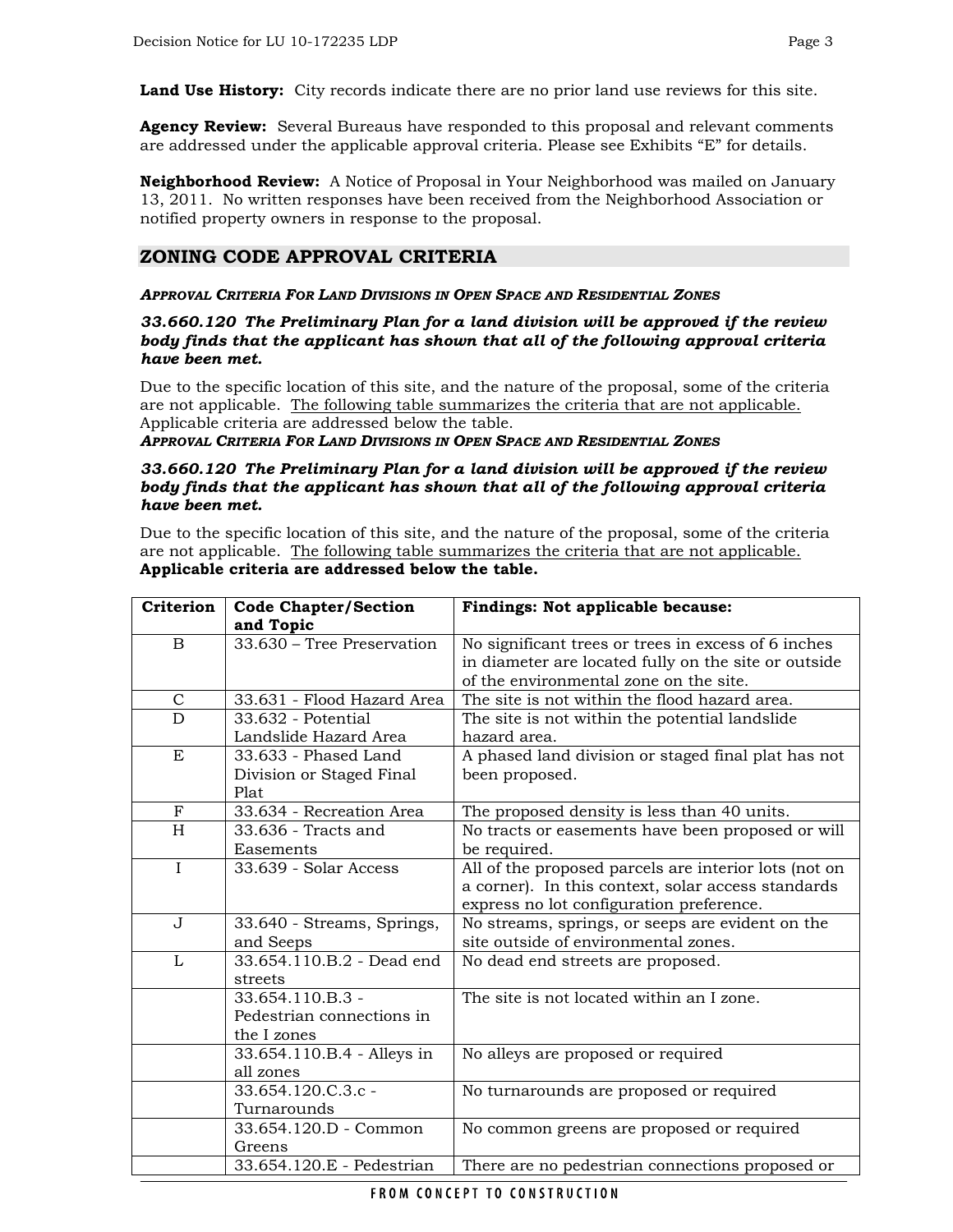| Connections                             | required                                           |
|-----------------------------------------|----------------------------------------------------|
| $33.654.120.F -$ Alleys                 | No alleys are proposed or required                 |
| 33.654.120.G - Shared<br>Courts         | No shared courts are proposed or required          |
| 33.654.130.D - Partial<br>rights-of-way | No partial public streets are proposed or required |

## **Applicable Approval Criteria are:**

## **A. Lots. The standards and approval criteria of Chapters 33.605 through 33.612 must be met.**

**Findings:** Chapter 33. 611 contains the density and lot dimension requirements applicable in the R2.5 zone. The applicant is proposing two parcels for attached housing. The site is 4,997 square feet in area. The minimum density is 1 unit. The maximum density is calculated as follows:  $4,997 \div 2,500 = 1.99$  which is rounded up to 2. The applicant is proposing two (2) parcels. The density standards are therefore met.

|          | Min. Lot<br>Area<br>(square<br>feet) | Max. Lot<br>Area<br>(square<br>feet) | Min.<br>Lot<br>Width*<br>(feet) | Min.<br>Depth<br>(feet) | Min.<br><b>Front Lot</b><br>Line<br>(feet) |
|----------|--------------------------------------|--------------------------------------|---------------------------------|-------------------------|--------------------------------------------|
| R2.5     | 1,600                                | <b>NA</b>                            | 36                              | 40                      | 30                                         |
| Zone     |                                      |                                      |                                 |                         |                                            |
| Parcel 1 | $2,499$ s.f.                         | NA                                   | 25                              | 99.9                    | 25                                         |
| Parcel 2 | 2,498 s.f.                           | NA                                   | 25                              | 99.9                    | 25                                         |

\* Width is measured by placing a rectangle along the minimum front building setback line specified for the zone. The rectangle must have a minimum depth of 40 feet, or extend to the rear of the property line, whichever is less.

## **Narrow Lots**

Parcels 1 and 2 are only 25 feet wide, which are narrower than the minimum width for the R2.5 zone, as shown in the table above. The Zoning Code, however, allows narrower lots if the future development can meet the regulations 33.611.200.C.

## *Consistent with the Purpose of Lot Dimension Regulations*

The purpose of Lot dimension regulations are as follows:

The lot dimension requirements ensure that: (1) each lot has enough room for a reasonablysized attached or detached house; (2) lots are of a size and shape that development on each lot can meet the development standards of the R2.5 zone; (3) lots are not so large that they seem to be able to be further divided to exceed the maximum allowed density of the site in the future; (4) each lot has room for at least a small, private outdoor area; (5) lots are wide enough to allow development to orient toward the street;

(6) each lot has access for utilities and services; (7) lots are not landlocked; (8) lots don't narrow to an unworkable width close to the street; and (9) lots are compatible with existing lots while also considering the purpose of this chapter.

The applicant has demonstrated that the proposed Parcels 1 and 2 are consistent with the purpose of lot dimension regulations for the following reasons:

- The applicant has provided an example of a building footprint that meets all applicable setback requirements and is oriented towards the street. Therefore they have demonstrated that the proposed lot(s) can accommodate a reasonably sized house and required parking space while meeting the development standards of the zoning code.
- The applicant has provided a preliminary utility plan that demonstrates that each lot has access for utilities and services
- The proposed lots are compatible with existing lots because there are existing attached houses in the surrounding neighborhood. Parcels 1 and 2 are narrower than the standard in R2.5 zone but can meet the additional standards for new narrow lots.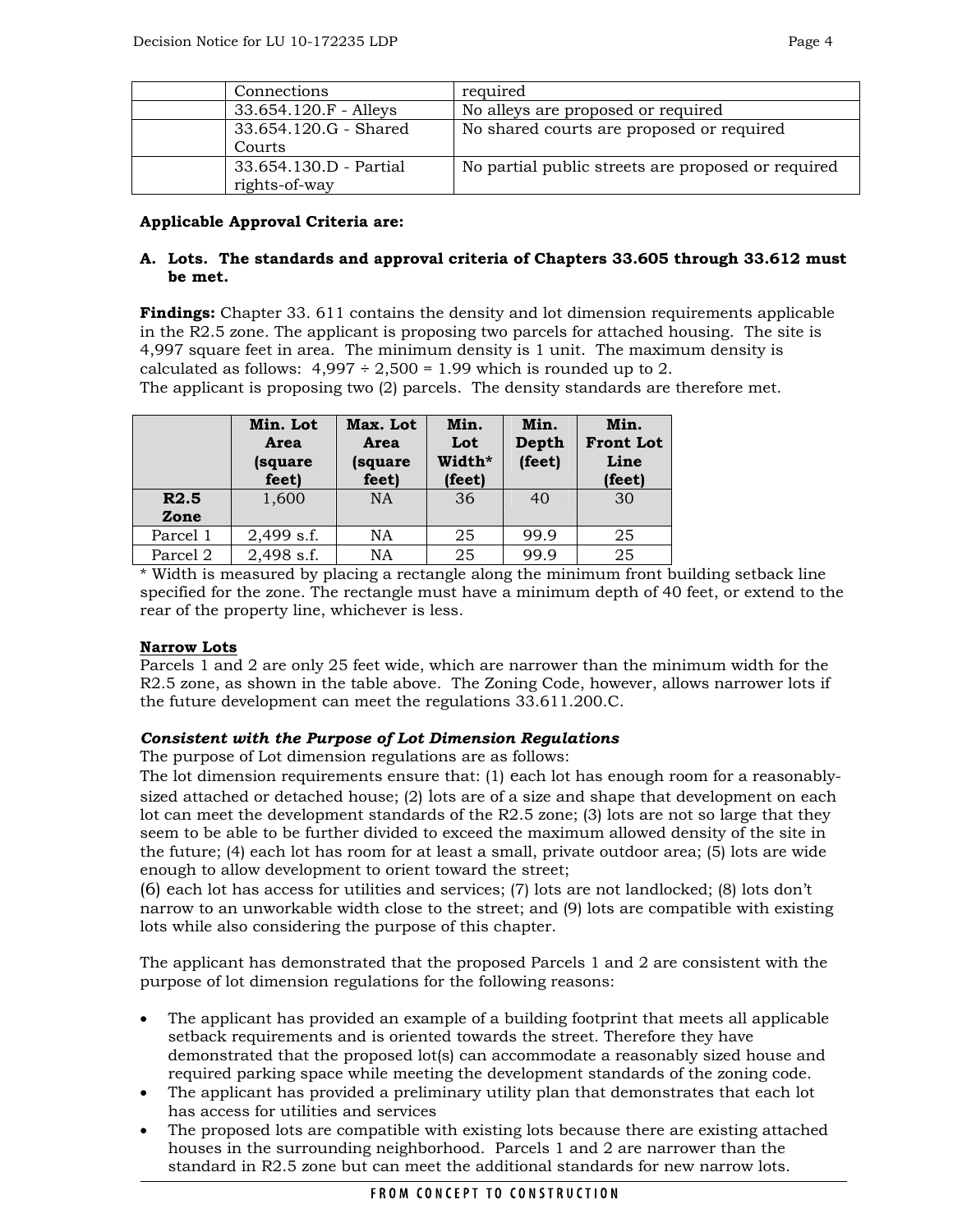• The proposed lots are not landlocked nor do they narrow to an unbuildable width close to the street

## *The minimum width for lots that will be developed with detached houses may not be reduced below 25 feet*

• The lots will be developed with attached houses; therefore, this standard does not apply.

## *If the lot abuts an alley, then vehicle access is allowed only from the alley*

• The site abuts an improved alley, and the applicant has proposed and will be required to provide vehicle access to all the lots from the alley. There is a current driveway/curb cut along the site's N. Haight Avenue frontage that will need to be closed off at the time of development on the site. Removal of the existing driveway/curb-cur along N. Haight Avenue will provide additional on-street parking opportunities**.** 

## Lots must be configured so that development on the site will be able to meet the *garage limitation standard of Subsection 33.110.253.E at the time of development.*

• The proposed parcels will have access to detached garages or a required parking space from the existing alley. This criterion is not applicable.

## *60 percent landscaping requirement for attached houses*

• Parcels 1 and 2 can meet the narrow lot standards because the applicant proposes access via the alley and the required parking space will be to the rear of the lots. If in the future the applicant proposed a detached garage, the vehicle access will be from the alley to the rear of the lots. Because there will be no paved vehicle areas at the front of the lots, the applicant can landscape at least 60 percent of the area between the front lot line and the front building line.

Lot width standards can be met, with the condition that vehicle access (driveway) is from the alley and the existing driveway/curb-cut approach along N. Haight Avenue is closed prior to issuance of any building permits.

## **G. Clearing, Grading and Land Suitability. The approval criteria of Chapter 33.635, Clearing, Grading and Land Suitability must be met.**

**Findings:** The regulations of Chapter 33.635 ensure that the proposed clearing and grading is reasonable given the infrastructure needs, site conditions, tree preservation requirements, and limit the impacts of erosion and sedimentation to help protect water quality and aquatic habitat.

In this case the site is primarily flat, and is not located within the Potential Landslide Hazard Area. Therefore, no significant clearing or grading will be required on the site to make the new lots developable. In addition, there are no trees required to be preserved in the areas where new development on the site is anticipated. This criterion is met.

## *Land Suitability*

The site is currently in residential use, and there is no record of any other use in the past. As indicated above, the site is relatively flat and contains no known geological hazards. Therefore, there are no anticipated land suitability issues and the new lots can be considered suitable for new development. (See Exhibit E-5 for further details). This criterion is met.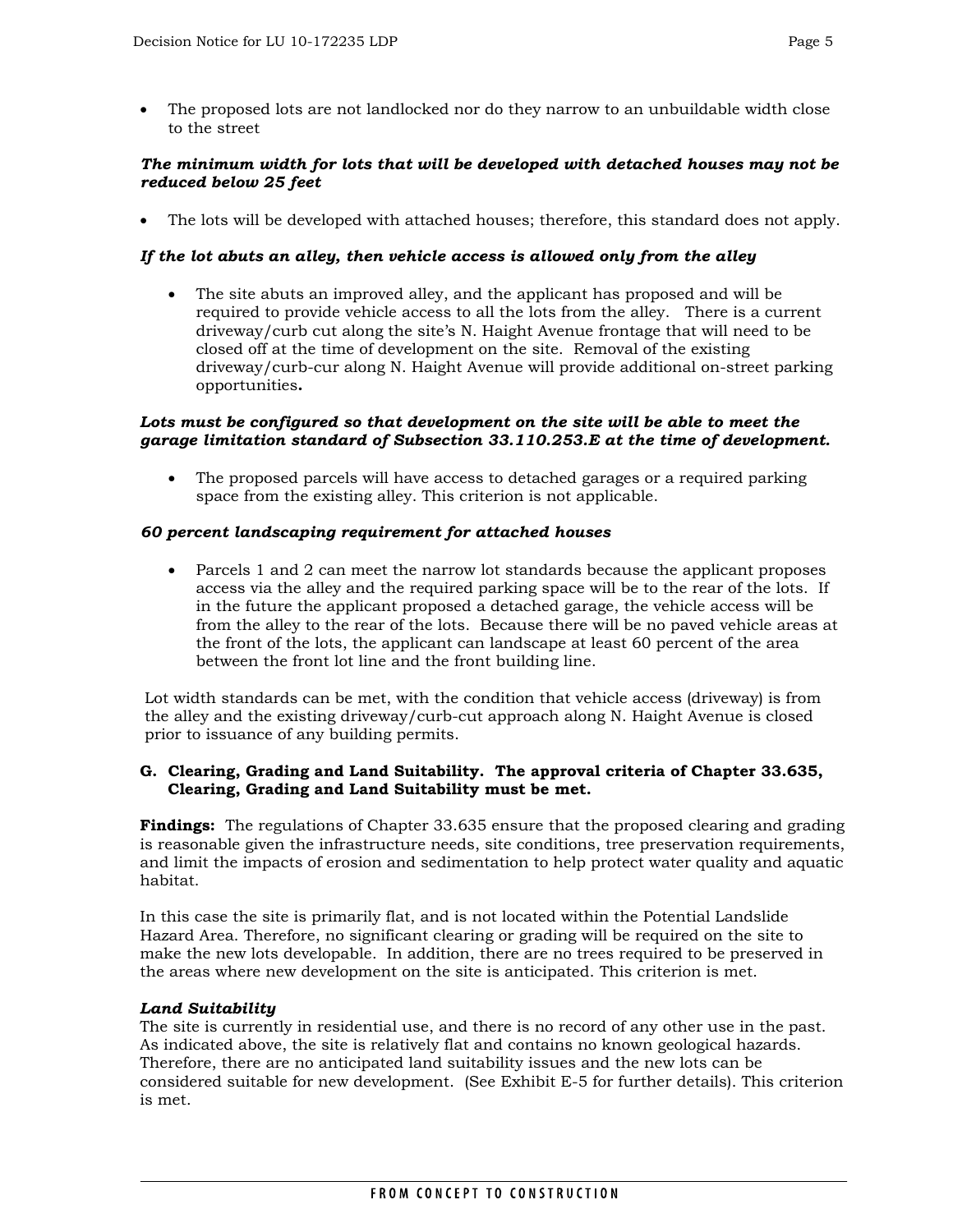## **K. Transportation impacts. The approval criteria of Chapter 33.641, Transportation Impacts, must be met; and,**

## **L. Services and utilities. The regulations and criteria of Chapters 33.651 through 33.654, which address services and utilities, must be met.**

**Findings:** The regulations of Chapter 33.641 allow the traffic impacts caused by dividing and then developing land to be identified, evaluated, and mitigated for if necessary. Chapters 33.651 through 33.654 address water service standards, sanitary sewer disposal standards, stormwater management, utilities and rights of way. The criteria and standards are met as shown in the following table:

## **33.651 Water Service standard -** See Exhibit E-3 for detailed bureau comments.

The water standards of 33.651 have been verified. The estimated static water pressure range for this location is 58 psi to 73 psi at the existing service elevation of 193 feet. Water is available to serve the proposed development from the water main in N. Haight Ave. There is an existing 5/8-inch metered service which provides water to this location from the existing 6 inch CI water main in N. Haight Ave. This service may potentially be used to provide water to Parcel 2, once the appropriate service and meter size is determined. For Parcel 1, City Code Title 21, Section 21.12.010 will require that any new building or construction that will need water to have a water service and meter installed within the public right-of-way and within the specific property boundary/frontage for which it will serve. A Water Bureau review for fixture count will need to be completed at the time of submittal of building permit for Parcel 1 and Parcel 2 to appropriately size the water service and meter for this location. All applicable costs will be the responsibility of the applicant.

This criterion is met.

**33.652 Sanitary Sewer Disposal Service standards** - See Exhibit E-1 for detailed comments.

The sanitary sewer standards of 33.652 have been verified. There is an existing 12-inch VSP combination sewer located in N. Haight Avenue that can serve the sanitary needs of the proposed lots. According to City Plumbing records and BES as-built records, there is an existing lateral 265 feet north of the manhole at the intersection of N. Haight and N. Skidmore. This lateral is available for the proposed Parcel 2. A new service branch to the main line in N. Haight will be required to constructed to serve Parcel 1 at the applicant's or owner's expense at the time of development.

This criterion is met.

**33.653.020 & .030 Stormwater Management criteria and standards–** See Exhibits E.1

There is no public storm line available for this site. The applicant has proposed an on-site infiltration by the means of a drywell fore each of the proposed lots and submitted a stormwater infiltration test report by Alder Geotechnical Services. The Alder Geotechnical Services report indicates that onsite infiltration is feasible for this site.

BES has verified that the stormwater management system can be designed that will provide adequate capacity for the expected amount of stormwater.

- No stormwater tract is proposed or required. Therefore, criterion A is not applicable.
- **Parcels 1 & 2:** Stormwater from these lots will be directed to individual drywells that will treat the water and slowly infiltrate it into the ground. Each of these lots has sufficient area for a stormwater facility that can be adequately sized and located to meet setback standards, and accommodate water from a reasonably-sized home. Bureau of Environmental Services has indicated conceptual approval of the drywells.

This criterion is met.

**33.641 – Transportation Impacts – 33.641.020 and 33.641.030 33.654.120.B & C Width and elements of the street right-of-way 33.654.130.D Partial Rights of way (See Exhibit E.2 for further details)**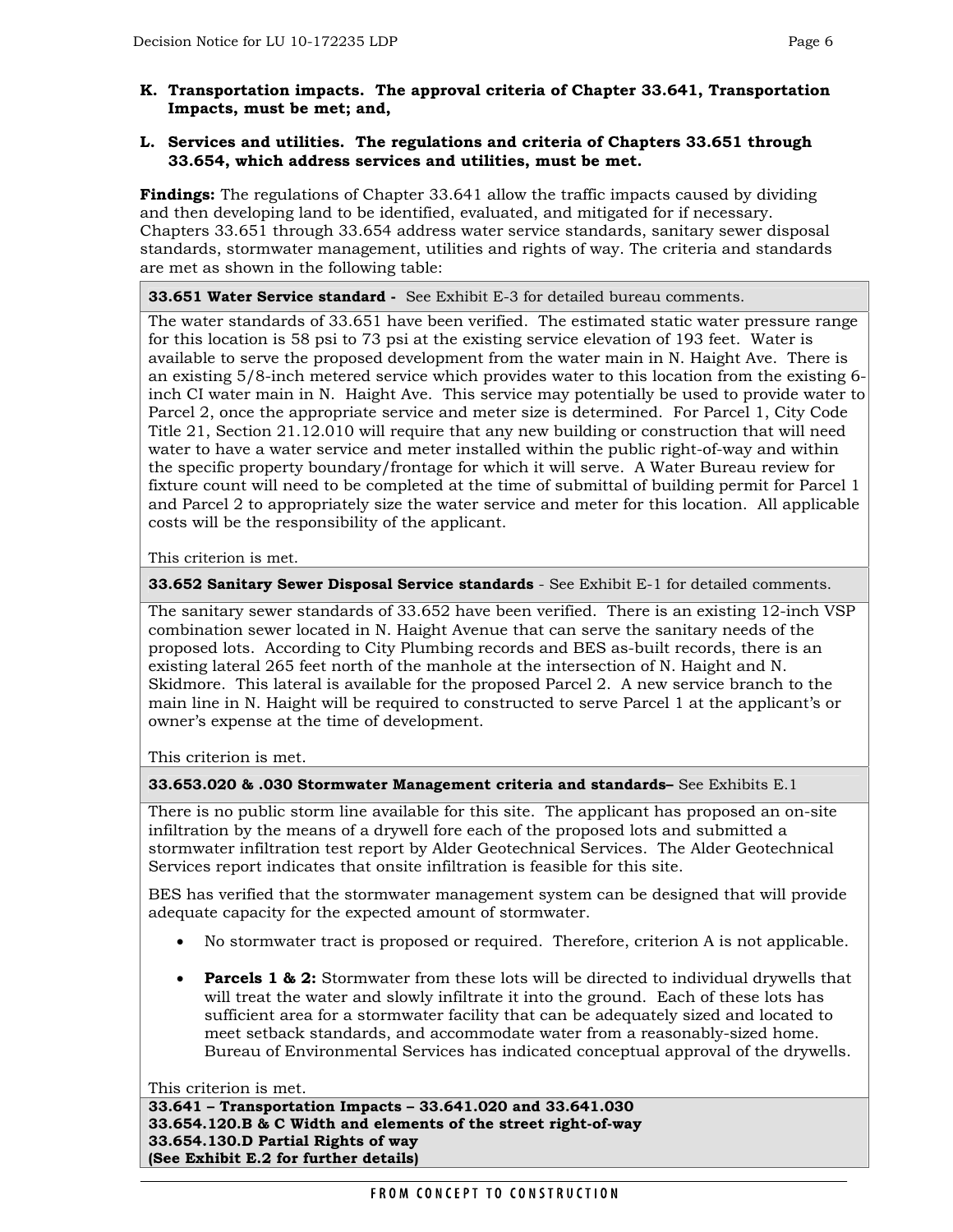Portland Bureau of Transportation/Development Review (PBOT) has reviewed the application for its potential impacts regarding the public right-of-way, traffic impacts and conformance with adopted policies, street designations, Title 33, Title 17, and for potential impacts upon transportation services.

## **A. Street Classification**

At this location, N Haight Ave is classified as a Local Service street for all modes in the City's Transportation System Plan (TSP).

## **B. Approval Criteria**

The following discussion includes the transportation related approval criteria in Title 33 for this land use review:

## **1. Transportation Impacts (33.641.020)**

The transportation system must be capable of safely supporting the proposed development in addition to the existing uses in the area. Evaluation factors include: street capacity and level-of-service; vehicle access and loading; on-street parking impacts; the availability of transit service and facilities and connections to transit; impacts on the immediate and adjacent neighborhoods; and safety for all modes.

Per Portland Policy Document TRN-10.27 - Traffic Capacity Analysis for Land Use Review Cases: For traffic impact studies required in the course of land use review or development, the following standards apply:

- 1. For signalized intersections, adequate level of service is LOS D, based on a weighted average of vehicle delay for the intersection.
- 2. For stop-controlled intersections, adequate level of service is LOS E, based on individual vehicle movement.

The industry standard is to measure street capacity and level-of-service (LOS) only at intersections during the critical time period, such as AM or PM peak hour. Although capacity is a part of the LOS, the City of Portland's performance standards are defined only by LOS, which is defined by average vehicle delay. The City does not have performance standards for any of the other evaluation factors.

**Findings:** Using the evaluation factors listed in this code section, the applicant should provide a narrative and all necessary plans and documentation to demonstrate that the transportation system is capable of safely supporting the proposed development in addition to the existing uses in the area. The following discussion is based on Portland Transportation's assessment of the transportation impacts for this proposal:

The proposed land division will create two parcels for development with two attached homes. The site had been developed with a detached single-family residential home before it was demolished several years ago. The proposed land division is therefore expected to generate 10 new daily vehicle trips (and 1 new trip in the AM and PM Peak Hours of Operation) into the surrounding transportation system. Current site trip distribution throughout the robust grid pattern that makes up the transportation system will not be altered. The transportation system, in this case, is identified as the stop controlled intersection of N Haight/N Skidmore. This intersection *is not expected to drop below the City's performance standards* as a result of the proposed partition given that there will be minimal new vehicle trip generation associated with the proposed partition.

No significant negative impacts are expected to occur in relation to any of the other evaluation factors. It should be noted that the submitted plans indicate that access to the proposed parcels will be via the abutting alley at the rear of the site. There is a current driveway/curb cut along the site's N Haight frontage that will need to be closed off, on-street parking opportunities should actually be enhanced as a result of the proposed partition.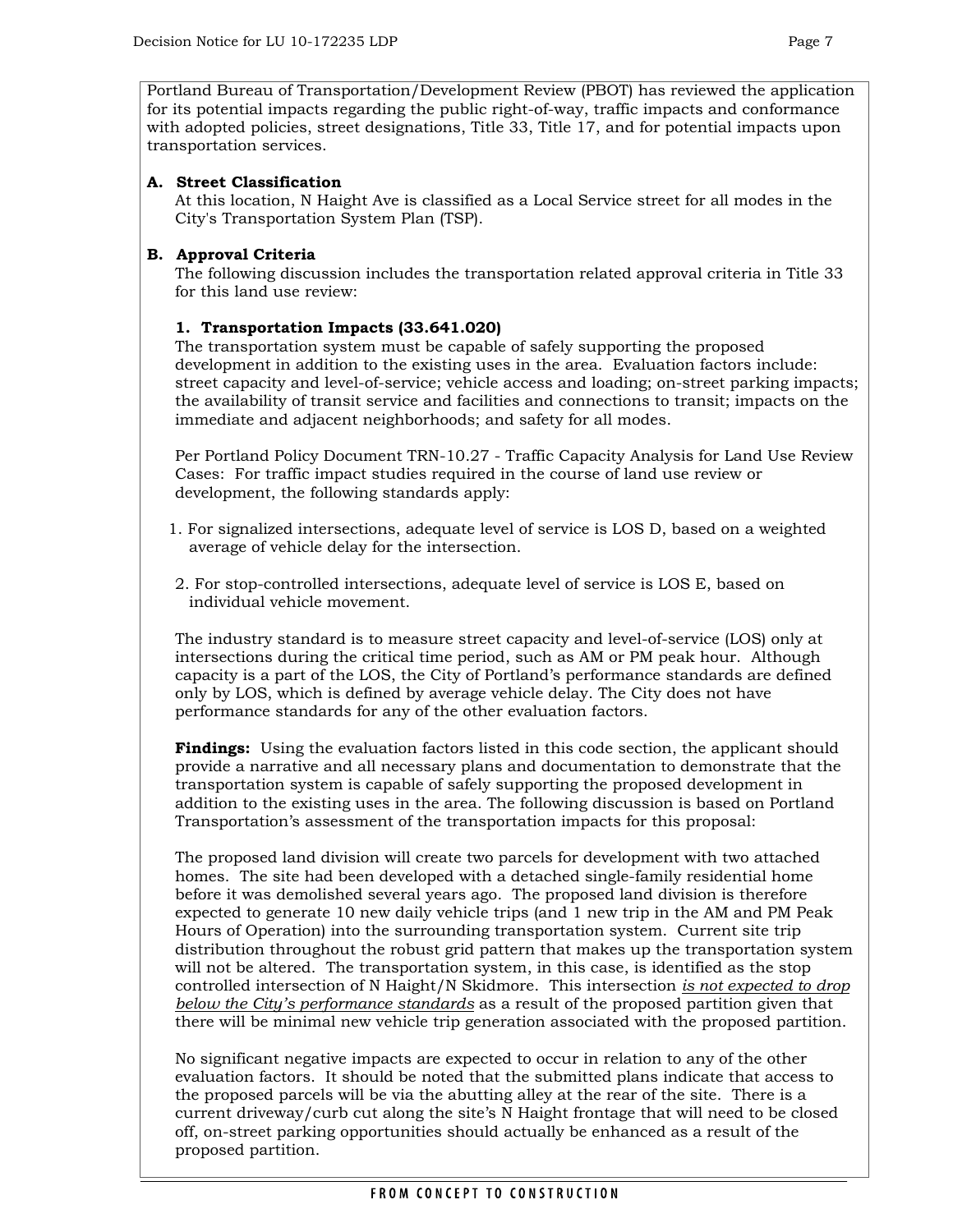Given the area in which the site is located, the minimal number of additional vehicle trips that will be generated by the proposed partition, and the classification of the streets within the transportation system, PBOT expects that the transportation system will be able to support the existing development in the area as well as the proposed development.

## **2. Connectivity and Locations of Rights (33.654.110)**

This section requires street and pedestrian connections where appropriate and practical, taking a number of factors into consideration. The following discussion is based on Portland Transportation's assessment of the connectivity potential in the area. The City's spacing requirements for public through streets and public pedestrian connections is a maximum of 530-ft and 330-ft, respectively.

**Findings:** No street connections have been identified in the vicinity of this property in the Portland Master Street Plan document. The 530-ft spacing goal for public through streets and the 330-ft spacing goal for pedestrian connections are satisfied on the subject block. Portland Transportation has no concerns relative to connectivity or locations of rights-of-way associates with the proposed land division partition.

#### **3. Design of Rights-of-Way (33.654.120)**

This section requires approval by the Portland Office of Transportation of the elements within the right-of-way.

**Findings:** Frontage improvements will not be required along of the site's frontages.

## **4. Additional Approval Criteria for Partial Rights-of-Way or Extensions (33.654.130.B-D)**

This section requires approval by the Portland Bureau of Transportation for the extension of existing public streets and pedestrian connections, provision of future extensions and/or of partial rights-of-way and improvements.

**Findings:** There are no partial rights-of-way nor are there any configurations that allow for future extensions of streets or pedestrians connections in the area. This approval criterion is not applicable.

## **C. Code/Title 17 Requirements**

## **Transportation System Development Charges (17.15)**

System Development Charges (SDCs) may be assessed for development on the lots in this subdivision. The applicant can receive an estimate of the SDC amount, prior to submission of building permits by contacting Rich Eisenhauer at (503) 823-6108.

#### **Driveways and Curb Cuts (17.28.110)**

Curb cuts and driveway construction must meet the requirements in Title 17. Title 17 driveway requirements will be enforced during building permit review. NOTE: The applicant will be required to close off the existing driveway/curb cut along the site's N Haight frontage prior to issuance of any Building Permits for development on the site.

Based on City GIS database resources, which are not verified by a survey, at this location, N Haight is improved with 41-ft of paving and a 4-6-2 sidewalk corridor, within a 65-ft right-of-way. The existing frontage conditions satisfy the City's Pedestrian Design Guide, therefore there will be no property dedication or frontage improvements (other than the aforementioned driveway/curb cut closure) associated with the proposed partition.

## **RECOMMENDATION**

PBOT has no objections to the proposed partition, subject to the following condition of approval:

1. The applicant shall obtain an over-the-counter permit from PBOT staff located in the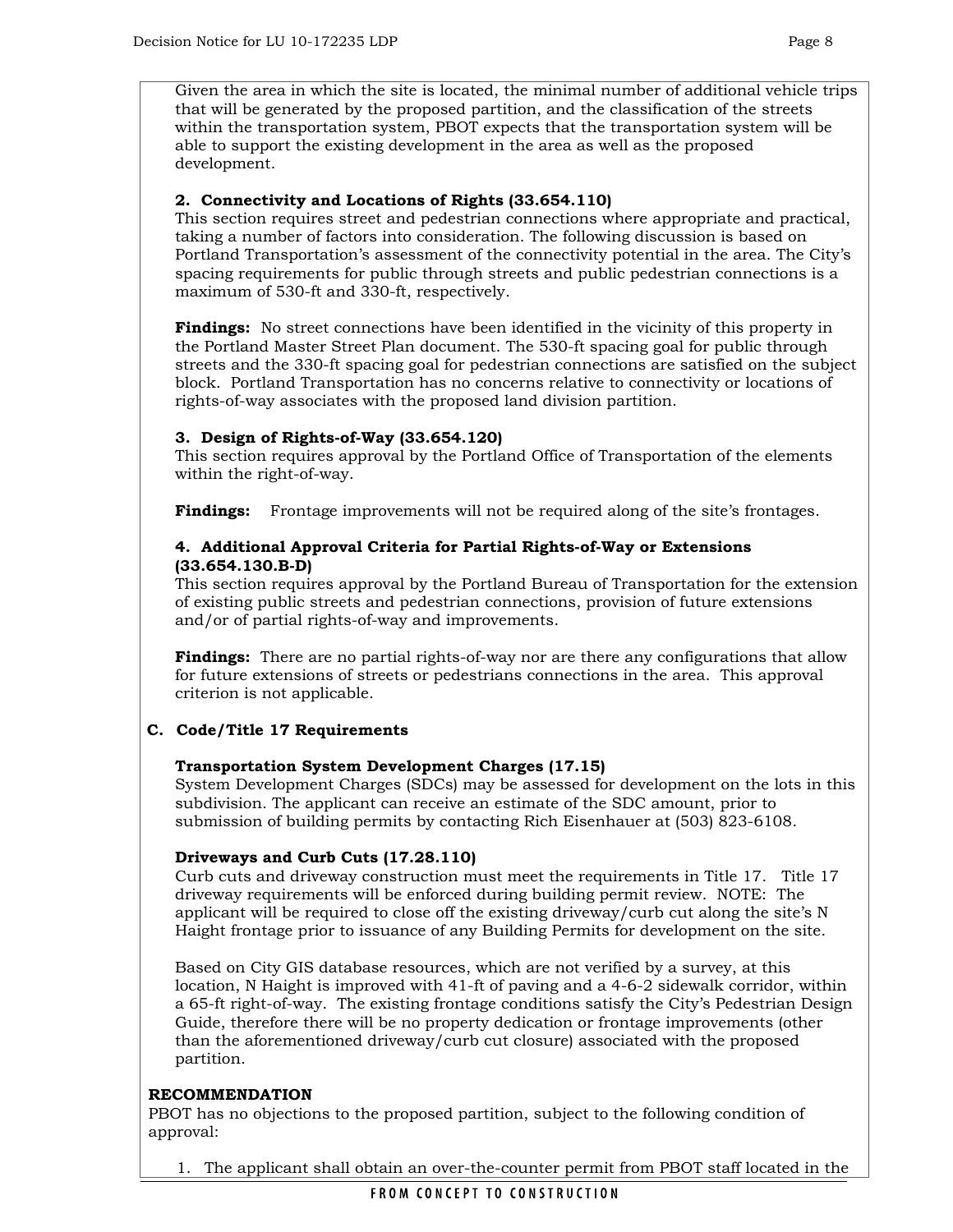Development Service Center of the City's 1900 SW 4th Ave Building for the closure of the existing driveway/curb cut along the site's N Haight frontage, prior to the issuance of any Building Permits.

**33.654.130.A - Utilities (defined as telephone, cable, natural gas, electric, etc.)** Any easements that may be needed for private utilities that cannot be accommodated within the adjacent right-of-ways can be provided on the final plat. At this time no specific utility easements adjacent to the right-of-way have been identified as being necessary. Therefore, this criterion is met.

## **DEVELOPMENT STANDARDS**

Development standards that are not relevant to the land division review, have not been addressed in the review, but will have to be met at the time that each of the proposed lots is developed.

## **Future Development**

Among the various development standards that will be applicable to this lot, the applicant should take note of:

- Narrow Lots-- development on Parcels 1 and 2 will be subject to the following standards at the time of development permitting:
	- − Height of the structures will be limited to 1.5 times the width of the structure, per 33.110.215.B.2; and
	- − Vehicle access is allowed only from the alley.
	- − 60 percent landscaping requirement must be shown to be met at the time of development as required by 33.110.240.C.2.d (landscape standards).

The site is currently vacant, except in that there is a current driveway/curb cut approach along N. Haight Avenue to ensure that all vehicle access for future development is from the alley, the existing driveway approach must be closed. An over the counter permit from Transportation for closure of the existing driveway approach must be obtained prior to issuance of any building permits.

 With the conditions noted above, this land division proposal can meet the requirements of 33.700.015.

## **OTHER TECHNICAL REQUIREMENTS**

Technical decisions have been made as part of this review process. These decisions have been made based on other City Titles, adopted technical manuals, and the technical expertise of appropriate service agencies. These related technical decisions are not considered land use actions. If future technical decisions result in changes that bring the project out of conformance with this land use decision, a new land use review may be required. The following is a summary of technical service standards applicable to this preliminary partition proposal.

| <b>Bureau</b>                    | Code Authority and Topic                                                          | <b>Contact Information</b>                            |
|----------------------------------|-----------------------------------------------------------------------------------|-------------------------------------------------------|
| Water Bureau                     | Title 21 - Water availability                                                     | 503-823-7404<br>www.portlandonline.com/water          |
| Environmental<br><b>Services</b> | Title 17; 2008 Stormwater Manual<br>Sewer availability & Stormwater<br>Management | 503-823-7740<br>www.portlandonline.com/bes            |
| Fire Bureau                      | Title 31 Policy B-1 - Emergency Access                                            | 503-823-3700<br>www.portlandonline.com/fire           |
| Transportation                   | Title 17, Transportation System Plan<br>Design of public street                   | 503-823-5185<br>www.portlandonline.com/transportation |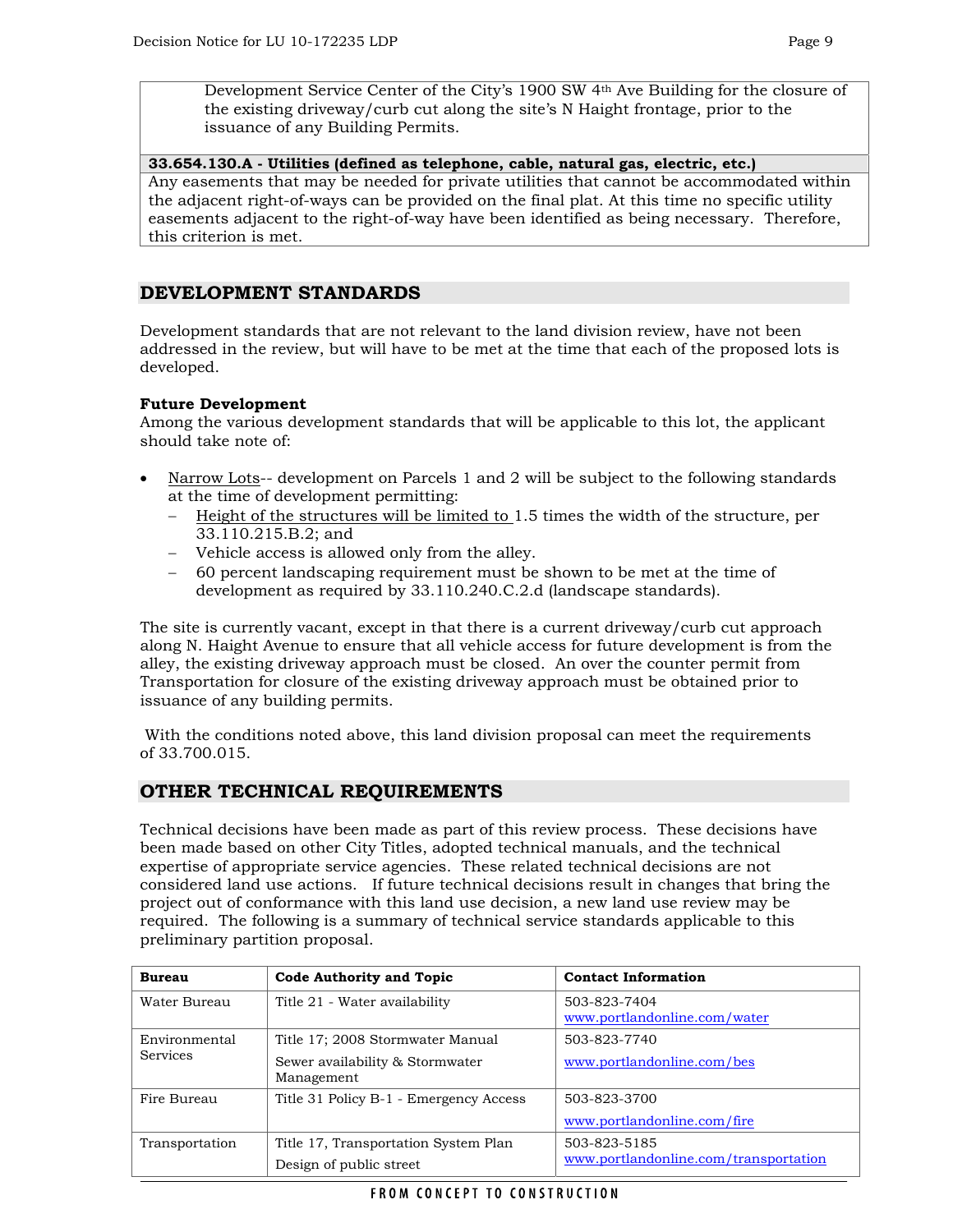| <b>Bureau</b>           | <b>Code Authority and Topic</b>                                                                                                                | <b>Contact Information</b>                 |
|-------------------------|------------------------------------------------------------------------------------------------------------------------------------------------|--------------------------------------------|
| Development<br>Services | Titles 24 – 27, Admin Rules for Private<br>Rights of Way<br>Building Code, Erosion Control, Flood<br>plain, Site Development & Private Streets | 503-823-7300<br>www.portlandonline.com/bds |

As authorized in Section 33.800.070 of the Zoning Code conditions of approval related to these technical standards have been included in the Administrative Decision on this proposal.

• If Urban Forestry has required that street tree(s) within the pubic right-of-way to be protected and preserved. There is a large cherry tree located in the public right-ofway adjacent to this property. Any excavation into the root zone will have to be approved by an Urban Forestry inspector prior to any digging or root cutting. Transportation is requiring the existing curb cut to be closed prior to issuance of building permits associated to this project. The applicant must meet the requirements of Urban Forestry. This requirement is based on the standards of Title 20 (see Exhibit E.6 for further details)

• **Transportation: Driveways and Curb Cuts (17.28.110)**  Curb cuts and driveway construction must meet the requirements in Title 17. Title 17 driveway requirements will be enforced during building permit review. NOTE:

The applicant will be required to close off the existing driveway/curb cut along the site's N Haight frontage prior to issuance of any Building Permits for development on the site.

The applicant shall obtain an over-the-counter permit from PBOT staff located in the Development Service Center of the City's 1900 SW 4th Ave Building for the closure of the existing driveway/curb cut along the site's N Haight frontage, prior to the issuance of any Building Permits (see Exhibit E.2).

## **CONCLUSIONS**

The applicant has proposed a two lot minor partition to be developed with attached housing on narrow lots as shown on the attached preliminary plan (C.1 and C.2). The primary issues identified with this proposal are required alley access for vehicles, narrow lot standards and closing the existing driveway/curb-cut approach along N. Haight Avenue. As discussed in this report, the relevant standards and approval criteria have been met, or can be met with conditions

With conditions of approval that address these requirements this proposal can be approved.

## **ADMINISTRATIVE DECISION**

**Approval** of a Preliminary Plan for a two lot minor partition that will result in two attached housing units on narrow lots as illustrated with Exhibit C.1, subject to the following conditions:

#### **A. The following conditions are applicable to site preparation and the development of individual lots:**

- 1. Parcels 1 and 2 must be developed with attached dwelling units.
- 2. Vehicular access to Parcels 1 and 2 must be from the abutting public alley. Vehicle access/curb-cuts are not permitted from North Haight Avenue.
- 3. Sixty-percent (60%) of the area between the front lot line and the front building line will be landscaped as required by 33.110.240.2.d.
- 4. Height of the structures will be limited to 1.5 times the width of the structure, per 33.110.215.B.2;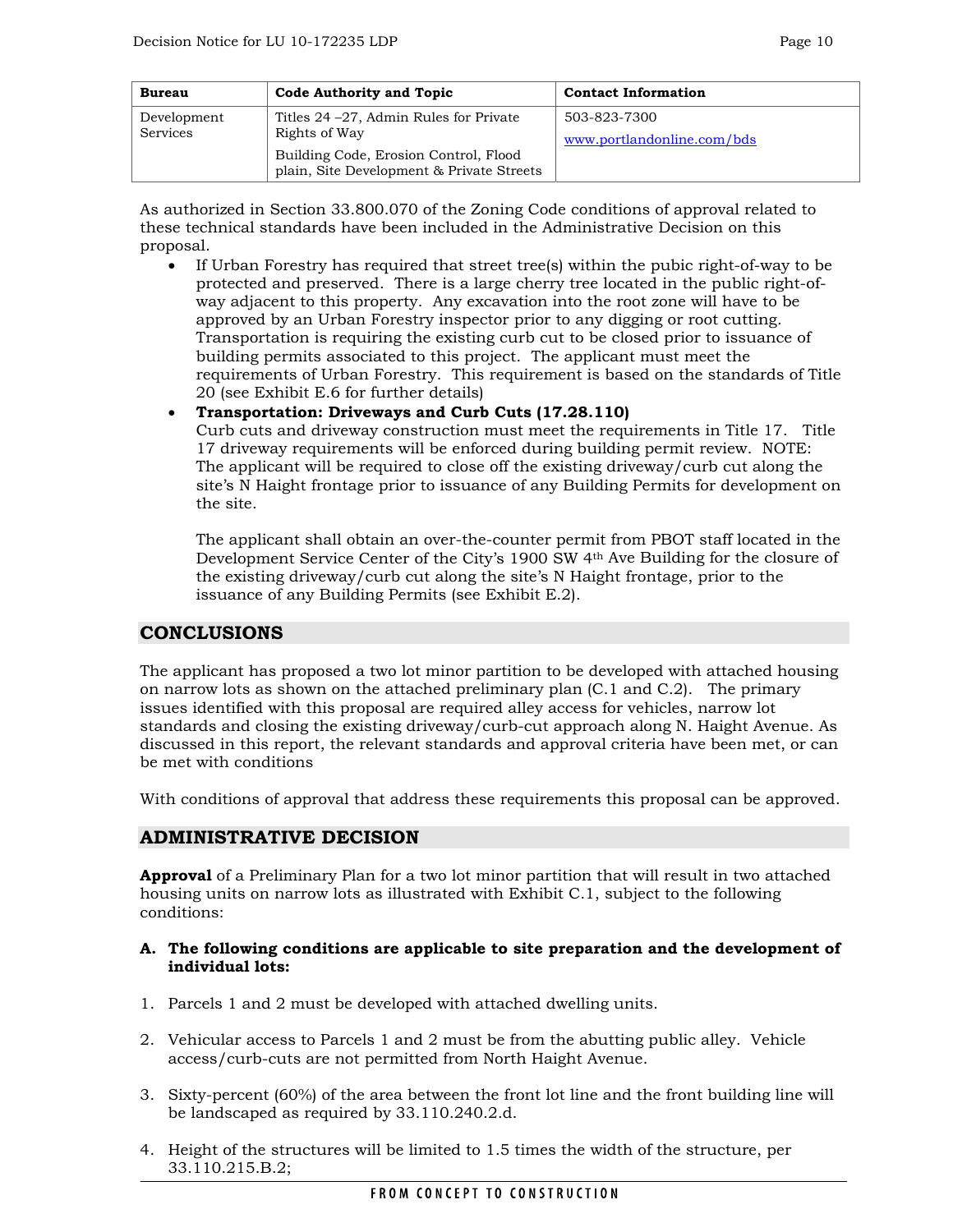- 5. All existing street tree(s) within the public-right of way of this property will be protected and preserved unless otherwise determined by the City Forester. The applicant must contact the City Nature/Urban Forestry (503) 823-4489 to discuss street tree issues prior to excavation into the root zone of existing street trees
- 6. The applicant shall obtain an over-the-counter permit from PBOT staff located in the Development Service Center of the City's 1900 SW 4th Ave Building for the closure of the existing driveway/curb cut approach along the site's N Haight frontage, prior to the issuance of any Building Permits for development on the site.

## **Staff Planner: Lois Jennings**

**Decision rendered by: \_\_\_\_\_\_\_\_\_\_\_\_\_\_\_\_\_\_\_\_\_\_\_\_\_\_\_\_\_\_\_\_\_\_\_\_\_\_\_\_\_\_\_\_ on February 16, 2011** 

By authority of the Director of the Bureau of Development Services

## **Decision mailed February 18, 2011**

**About this Decision.** This land use decision is **not a permit** for development. A Final Plat must be completed and recorded before the proposed lots can be sold or developed. Permits may be required prior to any work. Contact the Development Services Center at 503-823-7310 for information about permits.

**Procedural Information.** The application for this land use review was submitted on September 1, 2010, and was determined to be complete on **January 10, 2011**.

*Zoning Code Section 33.700.080* states that Land Use Review applications are reviewed under the regulations in effect at the time the application was submitted, provided that the application is complete at the time of submittal, or complete within 180 days. Therefore this application was reviewed against the Zoning Code in effect on September 1, 2010.

*ORS 227.178* states the City must issue a final decision on Land Use Review applications within 120-days of the application being deemed complete. The 120-day review period may be waived or extended at the request of the applicant. In this case, the applicant did not waive or extend the 120-day review period. Unless further extended by the applicant, **the 120 days will expire on: May 10, 2011**

**Some of the information contained in this report was provided by the applicant.**  As required by Section 33.800.060 of the Portland Zoning Code, the burden of proof is on the applicant to show that the approval criteria are met. The Bureau of Development Services has independently reviewed the information submitted by the applicant and has included this information only where the Bureau of Development Services has determined the information satisfactorily demonstrates compliance with the applicable approval criteria. This report is the decision of the Bureau of Development Services with input from other City and public agencies.

**Conditions of Approval.** If approved, this project may be subject to a number of specific conditions, listed above. Compliance with the applicable conditions of approval must be documented in all related permit applications. Plans and drawings submitted during the permitting process must illustrate how applicable conditions of approval are met. Any project elements that are specifically required by conditions of approval must be shown on the plans, and labeled as such.

These conditions of approval run with the land, unless modified by future land use reviews. As used in the conditions, the term "applicant" includes the applicant for this land use review, any person undertaking development pursuant to this land use review, the proprietor of the use or development approved by this land use review, and the current owner and future owners of the property subject to this land use review.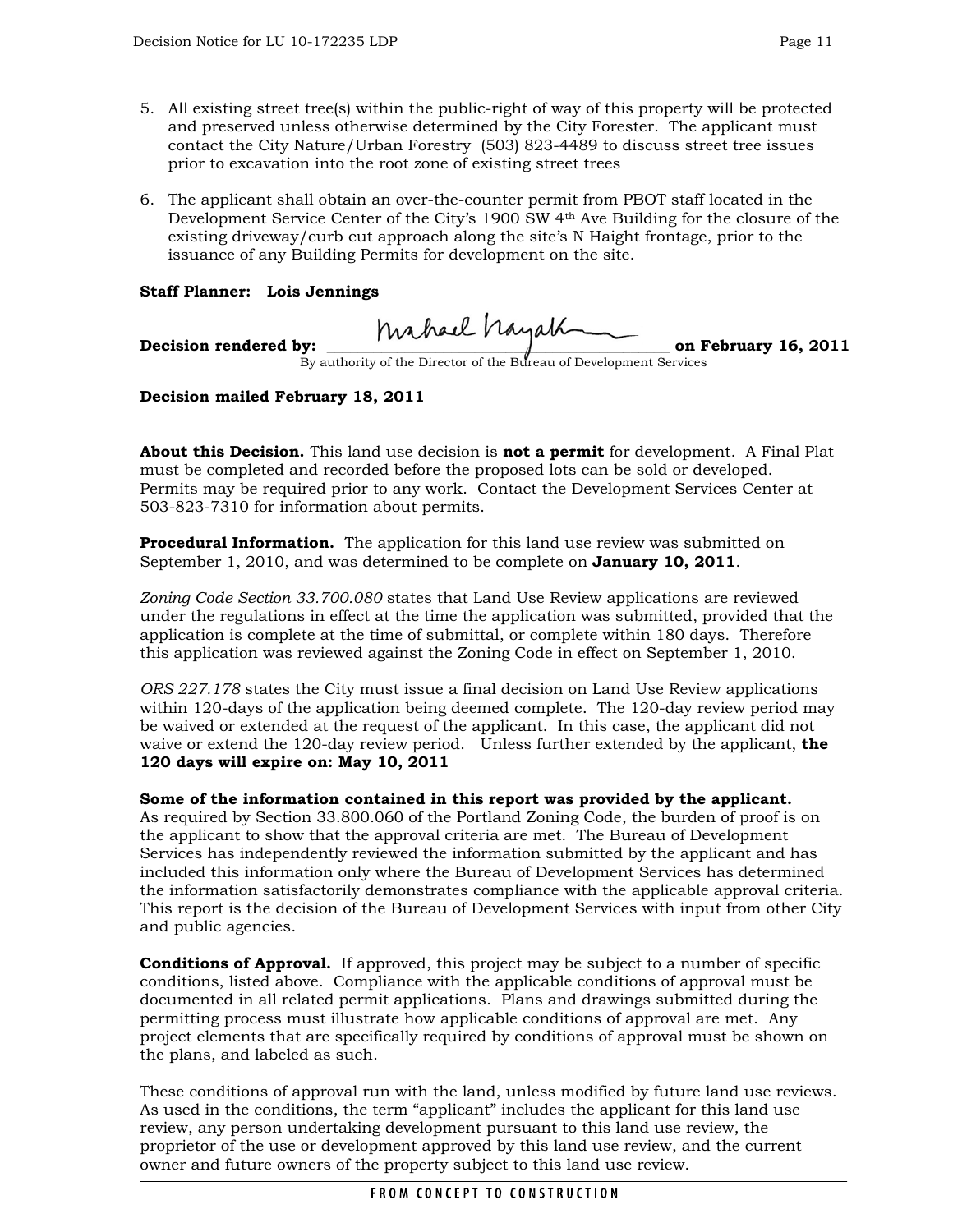**This decision, and any conditions associated with it, is final.** It may be appealed to the Oregon Land Use Board of Appeals (LUBA), within 21 days of the date the decision is mailed, as specified in the Oregon Revised Statute (ORS) 197.830. Among other things, ORS 197.830 requires that a petitioner at LUBA must have submitted written testimony during the comment period for this land use review. You may call LUBA at 1-503-373-1265 for further information on filing an appeal.

The file and all evidence on this case are available for your review by appointment only. Please call the Request Line at our office, 1900 SW Fourth Avenue, Suite 5000, phone 503- 823-7617, to schedule an appointment. I can provide some information over the phone. Copies of all information in the file can be obtained for a fee equal to the cost of services. Additional information about the City of Portland, city bureaus, and a digital copy of the Portland Zoning Code is available on the internet at [www.portlandonline.com](http://www.portlandonline.com/).

## **Recording the land division. The final land division plat must be submitted to the City within three years of the date of the City's final approval of the preliminary plan**.

This final plat must be recorded with the County Recorder and Assessors Office after it is signed by the Planning Director or delegate, the City Engineer, and the City Land Use Hearings Officer, and approved by the County Surveyor. **The approved preliminary plan will expire unless a final plat is submitted within three years of the date of the City's approval of the preliminary plan.** 

## **EXHIBITS**

#### NOT ATTACHED UNLESS INDICATED

- A. Applicant's Submittal Information
	- 1. Narrative addressing approval criterion
	- 2. Original Full size Survey & Existing Conditions plan
	- 3. 1 Copy of Building Plans to show Narrow Lot Standards can be met (see C.2)
	- 4. Geotechnical Report from Alder Geotechnical Services dated October 21, 2010
	- 5. Bylaws of Habitat for Humanity (signature authority to sign legal documents)
- B. Zoning Map (attached)
- C. Plans/Drawings:
	- 1. Site Plan (attached)
	- 2. Site Utility Plans with Building footprints
- D. Notification information:
	- 1. Mailing list
	- 2. Mailed notice
- E. Agency Responses:
	- 1. Bureau of Environmental Services
	- 2. Bureau of Transportation Engineering and Development Review
	- 3. Water Bureau
	- 4. Fire Bureau
	- 5. Site Development Review Section of BDS
	- 6. Bureau of Parks, Forestry Division
	- 7. Life Safety Section of BDS
- F. Other:
	- 1. Original LU Application
	- 2. Incomplete Letter dated September 22, 2010
	- 3. Memorandum to Larry Porter

**The Bureau of Development Services is committed to providing equal access to information and hearings. Please notify us no less than five business days prior to the event if you need special accommodations. Call 503-823-7300 (TTY 503-823-6868).**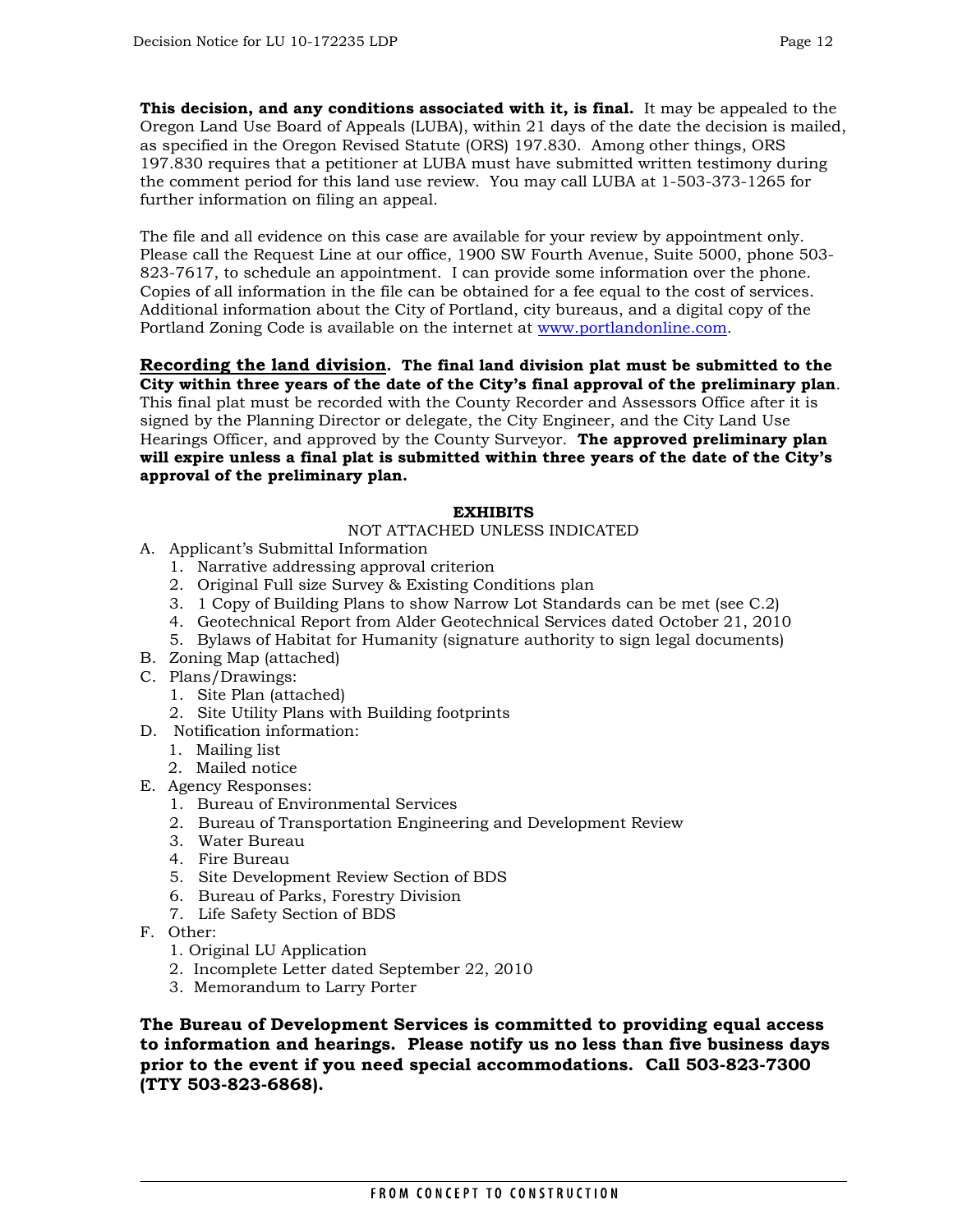